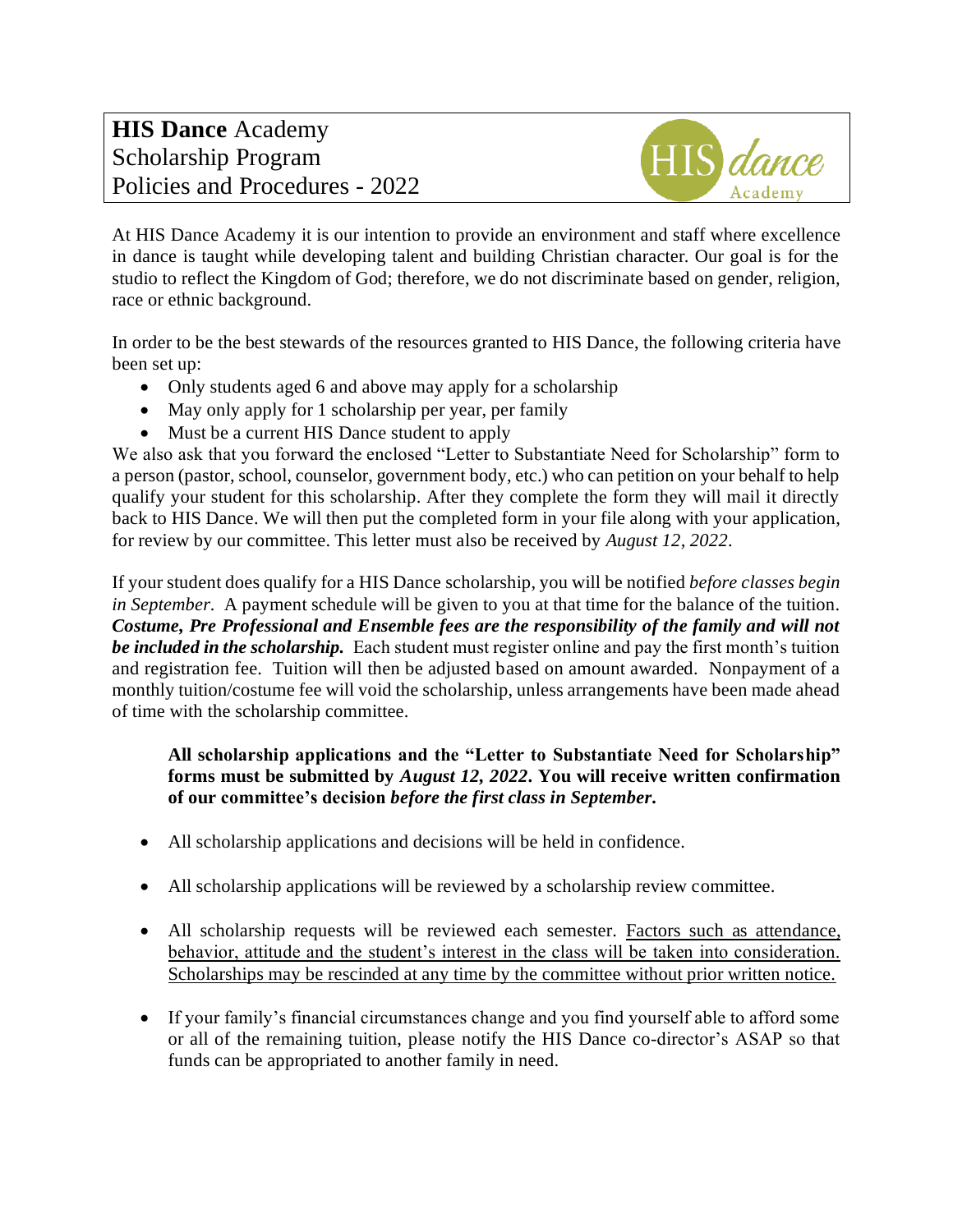• There are many opportunities to volunteer at HIS Dance. **We appreciate any help that you can give**. Please check with the co-directors for any projects needing attention.

If you have read, understand and fully agree with the HIS Dance Scholarship Policies and Procedures listed above, please complete the application and return it to our office. Please do not give the application to a teacher or desk mom.

Please forward the enclosed "Letter to Substantiate Need for Scholarship" form to the person of your choosing. They will then mail the form that *they* complete directly to HIS Dance. In order for the letter to be accepted by HIS Dance, it needs to be directly mailed by the person providing the information.

You will also need to have your child's current dance Instructor complete the Instructor Recommendation Form and return it to Leslie Glendening by *August 15.*

Remember that all three forms, (Scholarship Application, Letter to Substantiate Need and Instructor Recommendation Form) are due back to HIS Dance by *August 15, 2022* to be considered for the scholarship. Please remember to give plenty of time to the person you are asking to complete the "Letter to Substantiate Need" form.

HIS Dance Scholarships

- 1. *The Rizzo Scholarship*: In honor of our former bookkeeper Jeannine Rizzo, this scholarship will be awarded to 2 Special Needs students per year. There is 1 full scholarship available that will cover 100% of tuition for 1 class per year and 2 partial scholarships.
- 2. *The JoElla Scholarship*: This scholarship was created as reminder of the Biblical mandate to care for the Widow and the Orphan. Anyone who has lost a spouse or is fostering a child may apply for this scholarship. There are 2 partial scholarships available per year. (\$225 per year)
- 3. *Graded Technique Scholarship*: Awarded to 4 Graded Technique students per year. Financial award given based on family need and funds available.
- 4. *HIS Kids Scholarship:* Awarded to 2 Recreational students 6 years and older per year and is a needs based scholarship which will cover 50% of tuition for (1) 60 minute recreational class.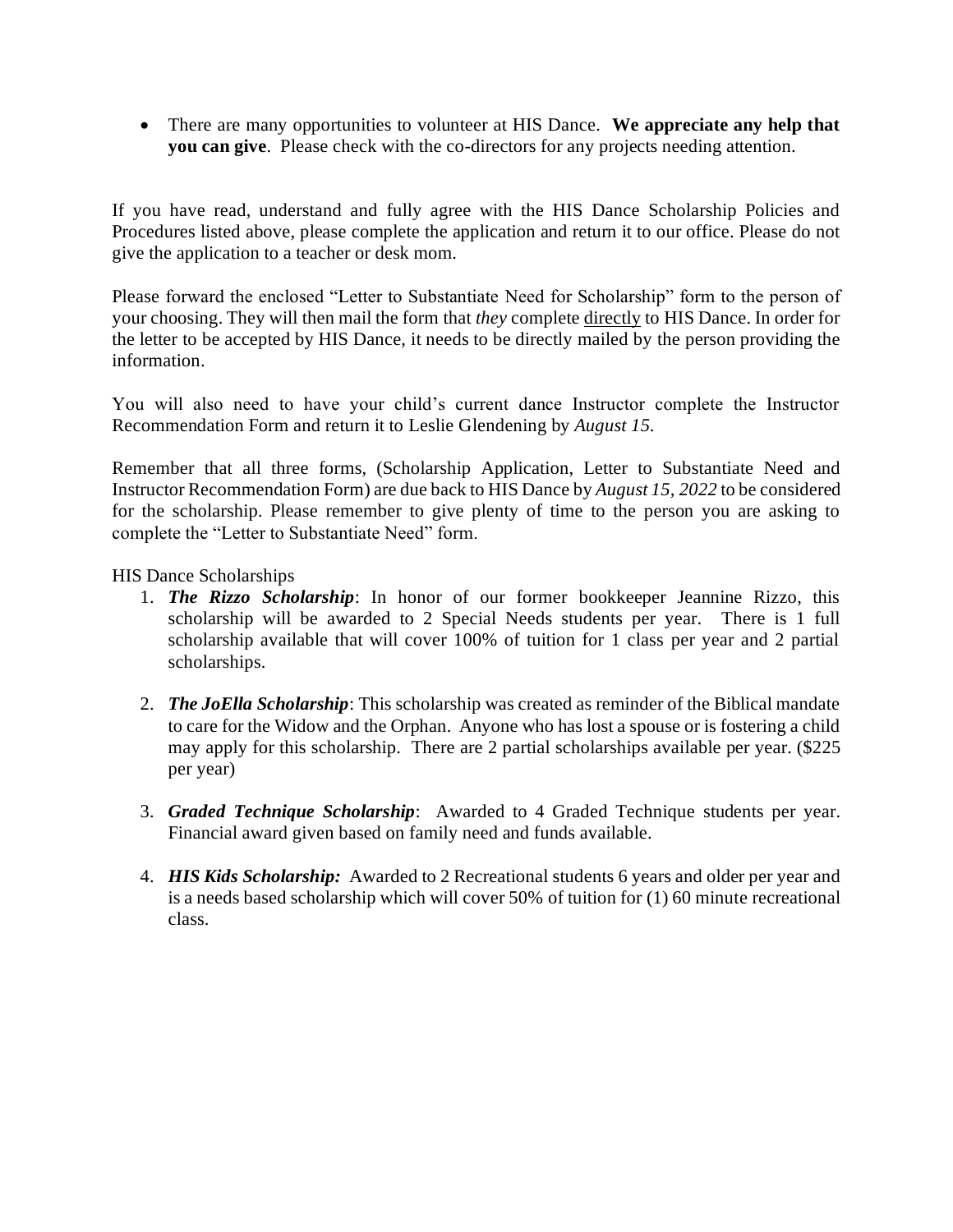# **HIS Dance Academy Need Based Scholarship Application**

Please complete all information and return to HIS Dance by *August 12, 2020*. We apologize, but late applications will not be considered.

| Participants Information: (must be 6 years + to apply)                                                                                                              |  |                           |
|---------------------------------------------------------------------------------------------------------------------------------------------------------------------|--|---------------------------|
|                                                                                                                                                                     |  | Grade: $\_\_\_\_\_\$ Age: |
|                                                                                                                                                                     |  |                           |
|                                                                                                                                                                     |  |                           |
|                                                                                                                                                                     |  |                           |
| Scholarship applying for: (please circle)<br>The Rizzo Scholarship, The JoElla Scholarship, The Pre-professional Scholarship or the<br><b>HIS Kids Scholarship.</b> |  |                           |
|                                                                                                                                                                     |  |                           |
| Class/level Student is requesting scholarship for :                                                                                                                 |  |                           |

| <b>Parents Information:</b>                                                                                                                                                                                                                                                                     |  |  |  |  |  |
|-------------------------------------------------------------------------------------------------------------------------------------------------------------------------------------------------------------------------------------------------------------------------------------------------|--|--|--|--|--|
|                                                                                                                                                                                                                                                                                                 |  |  |  |  |  |
|                                                                                                                                                                                                                                                                                                 |  |  |  |  |  |
|                                                                                                                                                                                                                                                                                                 |  |  |  |  |  |
| Please check Total Yearly Income (include child support if applicable:)<br>$\circ$ Under \$10,500<br>\$10,500-\$14,999<br>$\circ$<br>\$15,000-\$20,000<br>$\circ$<br>\$21,000-\$25,000<br>$\circ$<br>\$26,000-\$30,000<br>$\circ$<br>\$31,000-\$35,000<br>$\circ$<br>\$36,000 and up<br>$\circ$ |  |  |  |  |  |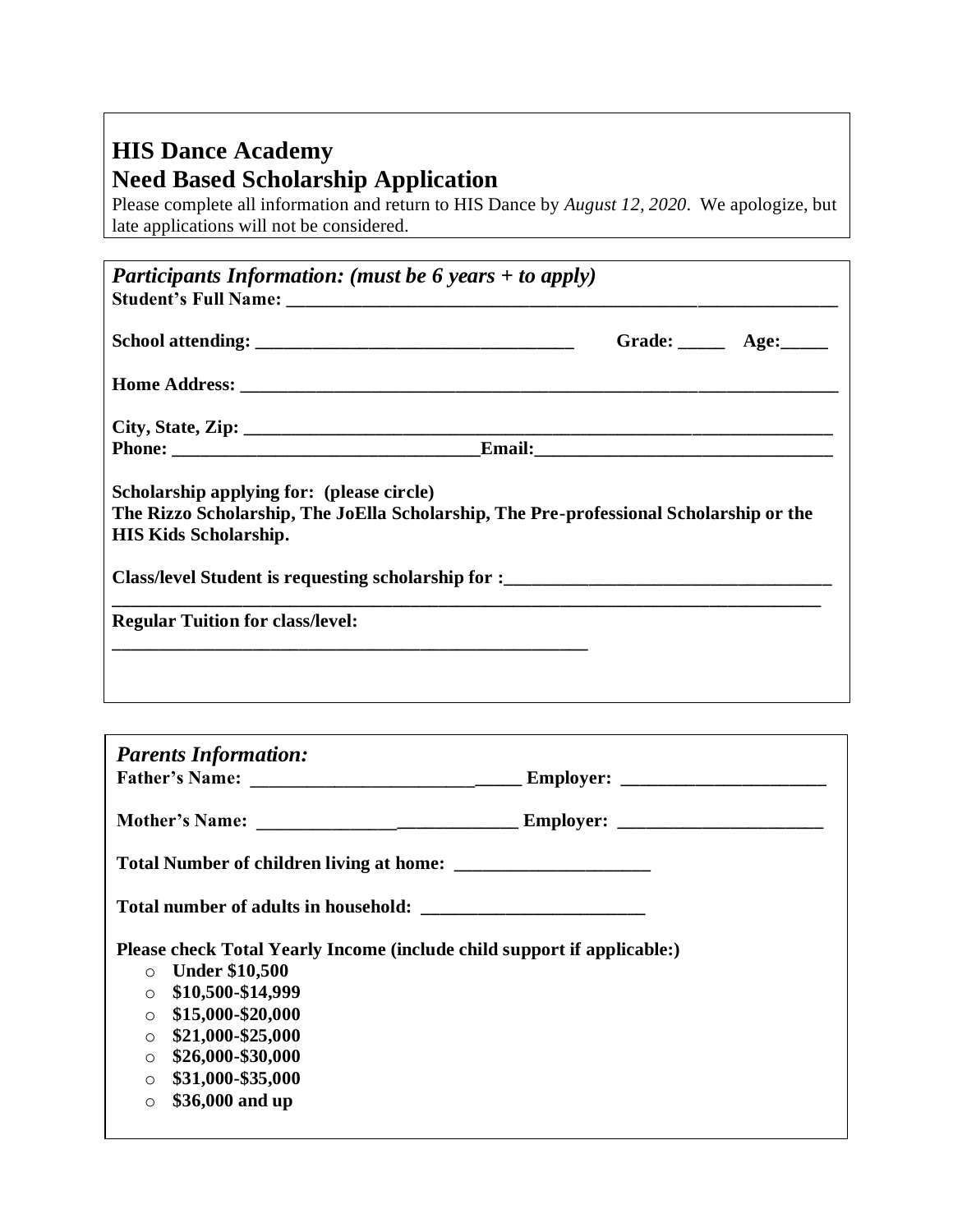- Has your family previously benefited from the HIS Dance scholarship fund? If so when  $\&$ for whom.
- Is your child involved in any other extra-curricular activities, school or non-school groups?Please list the activities
- Please tell us why your child should be considered for an HIS Dance Scholarship?

• If your child were to be accepted for a scholarship, would you be able to help with a studio need such as sewing, paperwork, cleaning or other needs as they arise? Any special skills that you may be able to utilize? *(Not used to determine eligibility, information only)*

Enclosed you will also find a "Letter to Substantiate Need for Scholarship" form. This blank form should be given to someone (Pastor, school counselor, government employee, etc.) who may petition on your behalf to help show that you qualify for this need based scholarship. After they complete the form they will mail it directly to HIS Dance to be put into your file along with your application for review.

Thank you for your interest in taking classes at HIS Dance Academy. We will notify you in writing of our decision by the *first class in September*.

|                                                                              | Date:                                             |  |  |  |
|------------------------------------------------------------------------------|---------------------------------------------------|--|--|--|
| For Office Use Only:                                                         |                                                   |  |  |  |
| Date received: ________ Amount awarded: _____<br>Amount due from the family: | Additional award based on circumstances: ________ |  |  |  |
| Reviewed/approved by:                                                        |                                                   |  |  |  |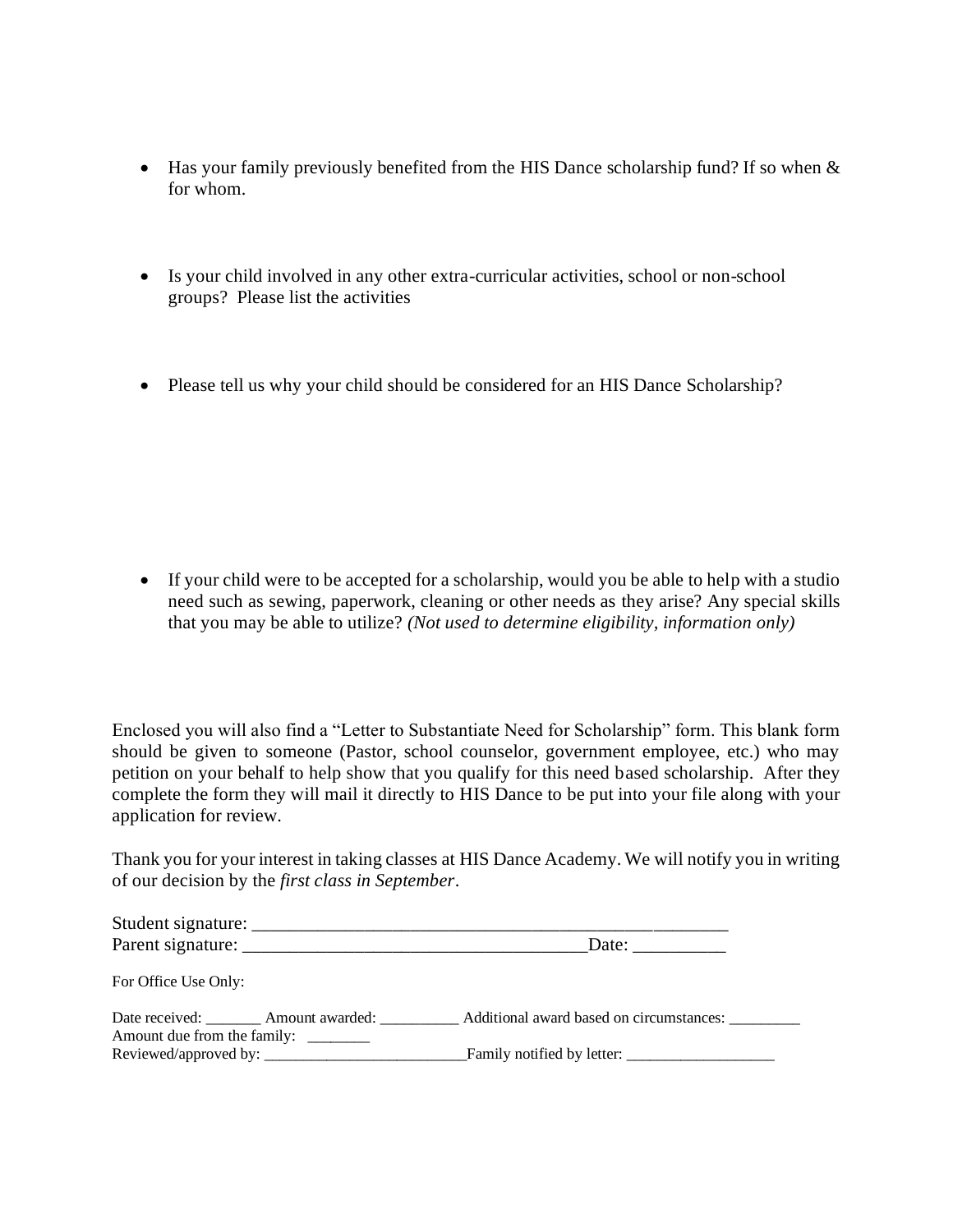

Dear \_\_\_\_\_\_\_\_\_\_\_\_\_\_\_\_\_\_\_\_\_, Date \_\_\_\_\_\_\_\_\_\_\_\_\_\_\_\_\_\_\_\_\_

Thank you for taking the time to complete this information form for (student) \_\_\_\_\_\_\_\_\_\_\_\_\_\_\_\_\_\_\_\_\_\_\_\_\_. The family has applied for a need based scholarship HIS Dance Academy. This scholarship would help cover the cost of tuition for one year of a dance class that he/she is interested in attending.

This form should not take very long to complete, but your input could be very helpful in showing that this student does qualify for the need based scholarship.

#### Please return this form by *August 15, 2022*, directly to the *HIS Dance* offices. *2715 29th Street SE, Grand Rapids, MI 49512*

Your comments will be kept in the strictest confidence. Should you have any questions please phone the studio at 616-245-9501 and speak to the Program Director, Leslie Glendening.

- How long have you known this student/family?
- Please explain your relationship to the student/family.
- What information can you share with us that could help show that this student does qualify for this need based scholarship? For example, are there any extenuating circumstances that we should be aware of? (Parent unemployed, foster child, family member has a serious illness, etc.)

On behalf of this student and HIS Dance, thank you again for caring enough to take the time to complete this questionnaire. May God bless you!

| <b>Please Print Name:</b> |  | Signature:      |         |  |
|---------------------------|--|-----------------|---------|--|
| <b>Title:</b>             |  | <b>Address:</b> |         |  |
| <b>Phone</b> # $($        |  | Cell (          | E-mail: |  |

**Please mail to:** *2715 29th Street SE, Grand Rapids, MI 49512*